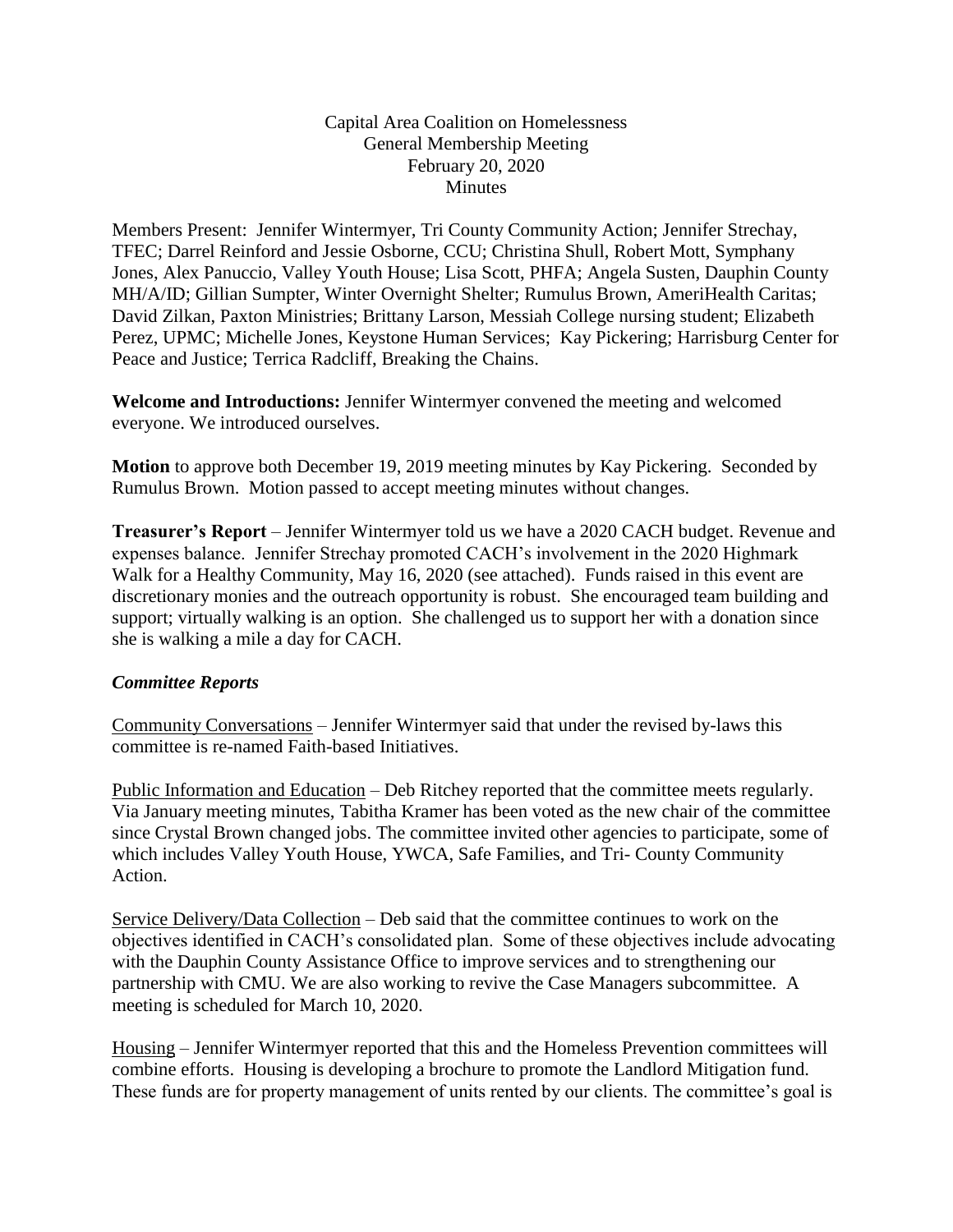to increase awareness about the fund. Kay Pickering offered the attached updated Low Income Housing rental brochure. She had numerous copies to distribute. She provided a brief explanation of low income tax credits and the impact on low-income housing. One of the points Kay made is that tax credits stabilize the rents regardless of the resident's income. Several members discussed the role of service provision to residents in tax credit housing. Terrica Radcliff told us how beneficial these services are to people re-entering communities after incarceration. David Zilkan told us the Paxton Street Homes' new facility is fully occupied. Kay asked how the women's overnight shelter was going and was told that though it has challenges, all is going well.

Coordinated Entry – Darrel Reinford told us that the committee will submit policies and procedures for the Coordinated Entry System (CES) to the CACH Coordinating committee for its approval in April 2020. The CES will be used to house the literally homeless, a departure from our current Coordinated Entry and Assessment Referral process. We are proposing to work with 211, a referral to human services accessible 24 hours, seven days a week. Though CCU has three CES staff, we look for funding to underwrite this HUD-required tool.

Planning and Resource Development – Jennifer Wintermyer told us the committee released the application to be a member in good standing, a required form to be completed for people and agencies interested in CACH membership (attached). To date, twenty (20) individuals and agencies completed and sent the form. The application is on the CACH website: [www.cachpa.org](http://www.cachpa.org/)

The plan is to close the application process March 13, 2020. The next steps are to form a nominating committee of representatives from two of the founding agencies and two members at large. We are seeking interested people on this committee. CACH committee chairs were notified. Jennifer requested that people please join CACH as a formal member and send in your form. Another goal is to hold elections in June 2020.

**Other business** – Deb reminded us that the 2020 Point in Time (PIT) surveys are due to CACH by February 14, 2020. Kay asked about surveying people living in tents and abandon buildings. To the best of our outreach teams, we survey those people. She told us about a couple living in a camper on city property uptown. Darrel asked Kay to provide details so that Jessie Osborne, an outreach worker, can visit them. We discussed other vulnerable populations and how to ensure they are included within PIT. Jennifer Wintermyer told us about an article in the 'Burg magazine by Susan Reider that covers local homelessness. She said the article is excellent. Jennifer then talked about the 2020 Census and the importance of counting everyone. \$20,000 is lost for every person not included within the Census. Jennifer talked about some of the challenges for the counters and the strategies in ensure people are counted.

Jennifer Strechay told us a funding opportunity available from The Foundation for Enhancing Communities (TFEC) called The Fund For Women & Girls. Five agencies may receive \$20,000. In addition, Upstream Grant provides grants equaling \$10,000 and opens up April 1, 2020.